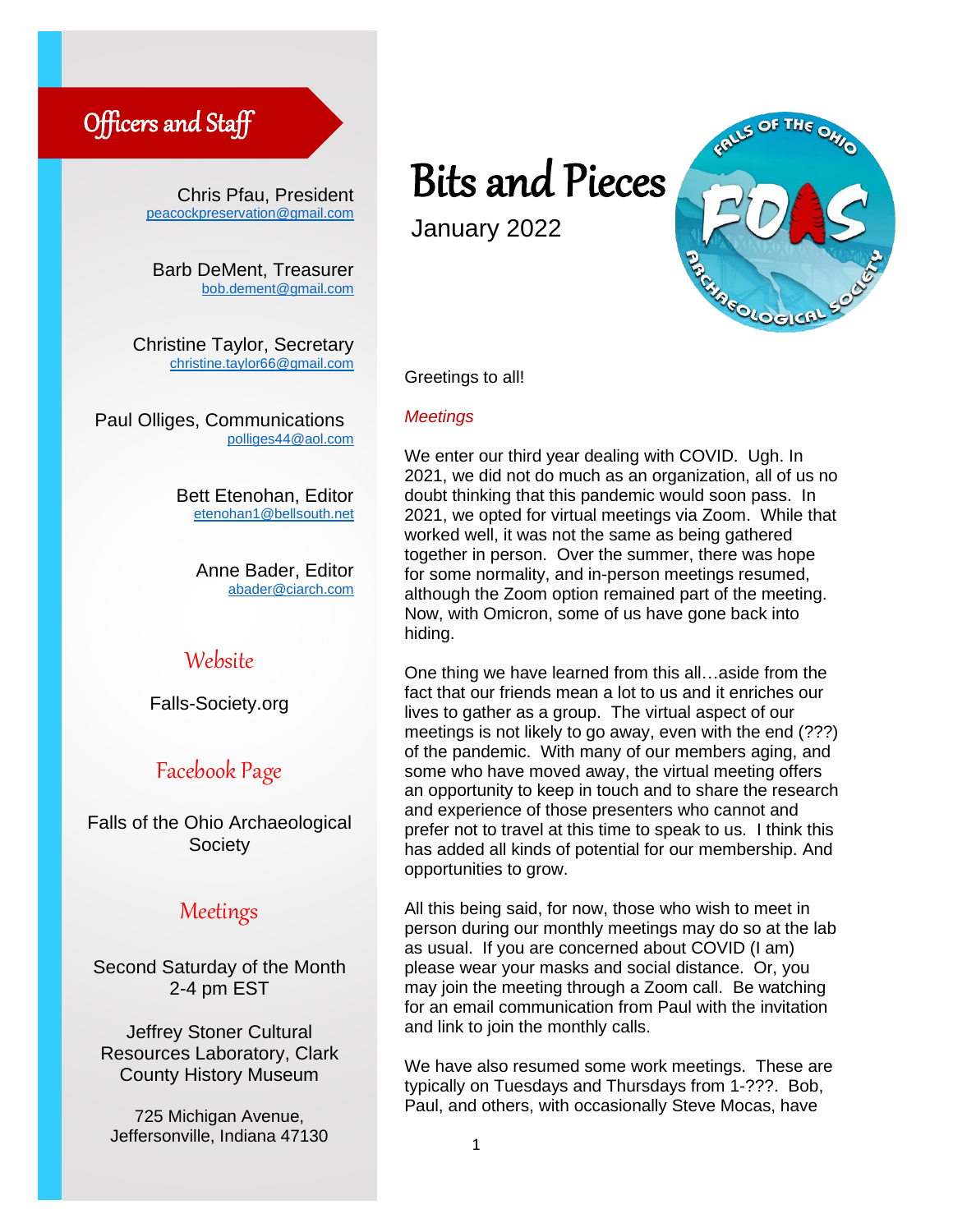been working on the Stemle collection, primarily from Harrison County, Indiana. From what I hear and see, they are doing a great job.

#### *February Meeting*

The meeting this month will consist of a lecture and Power Point presentation from Dr. Carl Kramer. Dr. Kramer will be presenting on the Pigeon Roost Massacre. Although, I am hesitant these days to use that terminology, as it is charged with a one-side perspective. According to Wikipedia (be forewarned):

*Pigeon Roost was established in 1809 by William E. Collings (1758-1828), and consisted mainly of settlers from [Kentucky.](https://en.wikipedia.org/wiki/Kentucky) Collings and his large family held the original land grants in what is now [Nelson County, Kentucky,](https://en.wikipedia.org/wiki/Nelson_County,_Kentucky) signed by the Governor of [Virginia,](https://en.wikipedia.org/wiki/Virginia) [Patrick Henry.](https://en.wikipedia.org/wiki/Patrick_Henry) These land grants were deemed illegal. After passage of the [Northwest Ordinance,](https://en.wikipedia.org/wiki/Northwest_Ordinance) many squatters moved across the [Ohio River](https://en.wikipedia.org/wiki/Ohio_River) and occupied Shawnee lands in southern Indiana. Families living in what is today Scott, Clark, Jefferson and Washington Counties still can often trace their ancestry back to these*  early settlers. The town was named Pigeon Roost because of the great number *of [passenger pigeons](https://en.wikipedia.org/wiki/Passenger_pigeon) in the area. The settlement consisted of a single line of cabins stretching north and south approximately one mile north of the present town of Underwood. The nearest Indian village was located some 20 miles north near the Muskatatuck River. None of the Indians from this settlement are believed to have taken part in the attack on Pigeon Roost. The closest forts (called "blockhouses") were one to the north in Vienna in present-day Scott County and another built by Zebulon Collings to the south near what is now Henryville in Clark County. On September 3, 1812, a small party of Indians (mostly [Shawnee,](https://en.wikipedia.org/wiki/Shawnee) but possibly including some Delawares and Potawatomis) led by Missilimetaw (or Missilemotaw), made a surprise attack on the village, coordinated with nearly simultaneous attacks on [Fort Harrison](https://en.wikipedia.org/wiki/Fort_Harrison) (near [Terre](https://en.wikipedia.org/wiki/Terre_Haute,_Indiana)  [Haute, Indiana\)](https://en.wikipedia.org/wiki/Terre_Haute,_Indiana) and [Siege of Fort Wayne](https://en.wikipedia.org/wiki/Fort_Wayne) the same month. In all, twenty-four settlers, including fifteen children, were killed, and two children were taken. Only four of the Native American party were killed.*

The presentation by Dr. Kramer should be very interesting and will hopefully generate some meaningful discussion.

### *Council of Allied Societies (CoAS)*

FOAS recently updated their 2022 membership status with CoAS, which is under the umbrella of the Society for American Archaeology. This costs our organization \$35 a year, but we will be provided newsletters, advice, and a forum to discuss initiatives and common interests related to avocationalism, not only across the country, but in Canada as well. CoAS also has a Facebook page, and they have started sharing selected posts from our Facebook page to their page, so we are getting some broad exposure now. Our Facebook following has increased because of this. This year at the national meetings in Chicago at the Society for American Archaeology (SAA), CoAS will have a booth and showcase materials from the member societies, We need to update our materials and get those included in this booth presentation.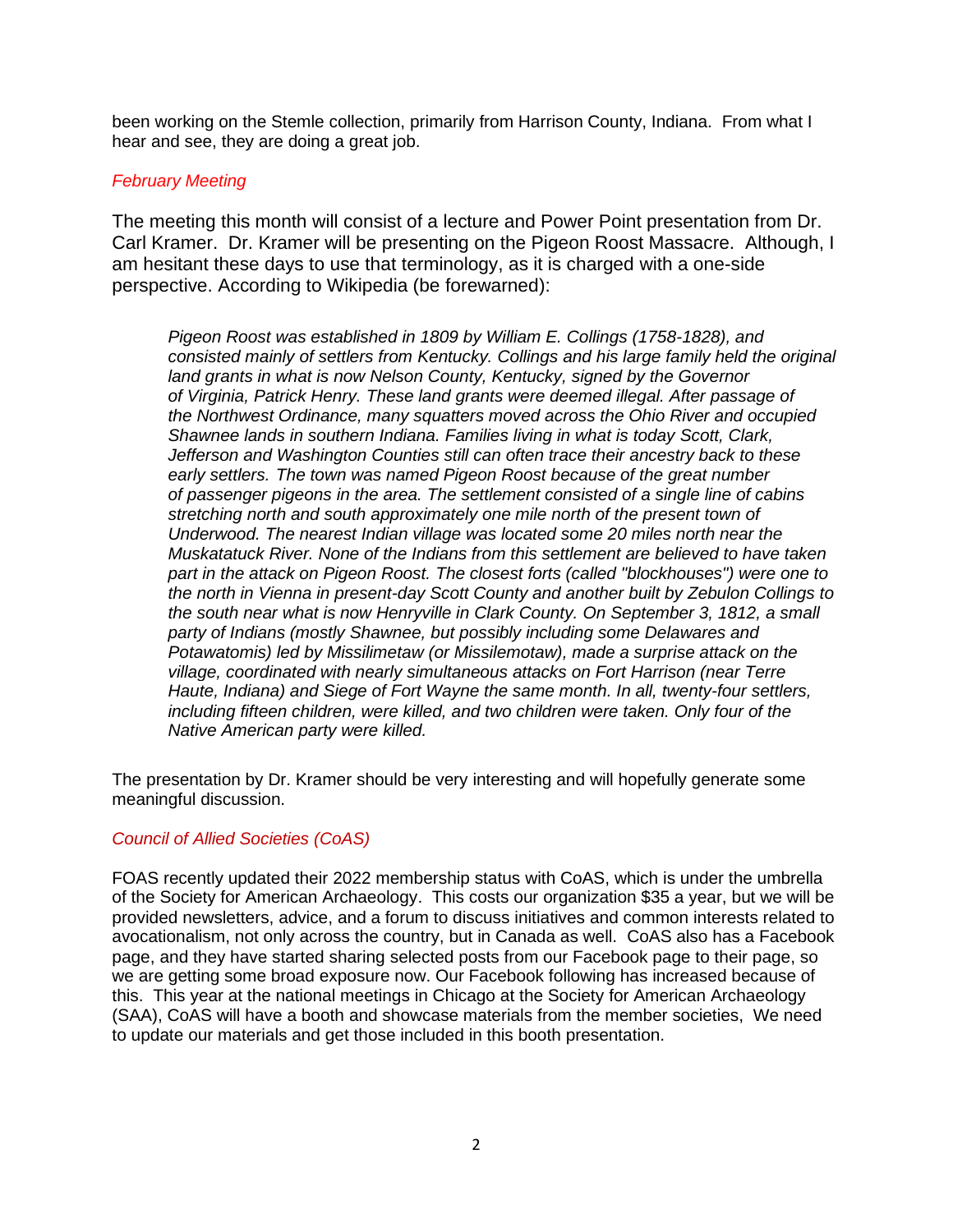#### *20 YEARS!*

The year 2022 is a big one for FOAS! FOAS was founded in 2002…how did 20 years pass so fast! How shall we celebrate this milestone????? Let's not let this year pass without some special recognition to all our members who have hung in there through good times and bad, and done so much good work to:

- Preserve resources that were slated to be lost
- Preserve and manage private collection
- Educate the public at many, many events
- Support the professionals
- Call recognition to the uniquely wonderful diverse history of the Falls area
- Conduct independent, new, and interesting research
- Recognize and pay tribute to all the unsung individuals who have worked in the Falls area in the past
- Collect and preserve unpublished or out of print documentation on Falls archaeology
- Share a lot of fun and fellowship along the way, making some invaluable lifetime friendships.

Aside from a special celebration in August, shall we develop a special poster? Plan a special event for the public? Approach the local newspapers/magazines to publicize the society? Put your thinking caps on and let's come up with something great!

#### *Membership*

We have had some discussion about adding a new category of membership to our society. This would be essentially a digital or virtual membership. Our meetings are generally free and open to the public, and anyone can receive emails, newsletters, participate in events, and follow us on Facebook and our Website. But there are some benefits that are available only to paid members. The most significant of these is the Journal and any special printed or on-line publications such as the upcoming projectile point guide (Yes, it is coming). Now that our meetings are hybrid with a virtual component, there is no reason why we cannot expand our actual membership beyond the Falls area. In addition to attending meetings, these folks would always have the opportunity to drive over and join is for excavations, celebrations, and public events. So, let's brainstorm on what other advantages we can come up with to tempt folks to join remotely, at a reduce membership rate.

#### *Potential Fieldwork for 2022*

It's been a while since we had a public event with some excavation. For two years now, due to COVID, we have not dug at the Conrad Pottery site. But we have several potential opportunities that we are exploring. So, stay tuned, and we will see if we can make one or more of these happen. And hopefully, we can attract some younger participants whose knees feel better than many of ours!

#### *YouTube*

As mentioned before, FOAS now has a YouTube channel, and Anne is working to get the first presentation on that site. This will be a brief introduction to the Pre-Contact Native American archaeology of the Falls. Anne presented a quick drive-through of the presentation at the last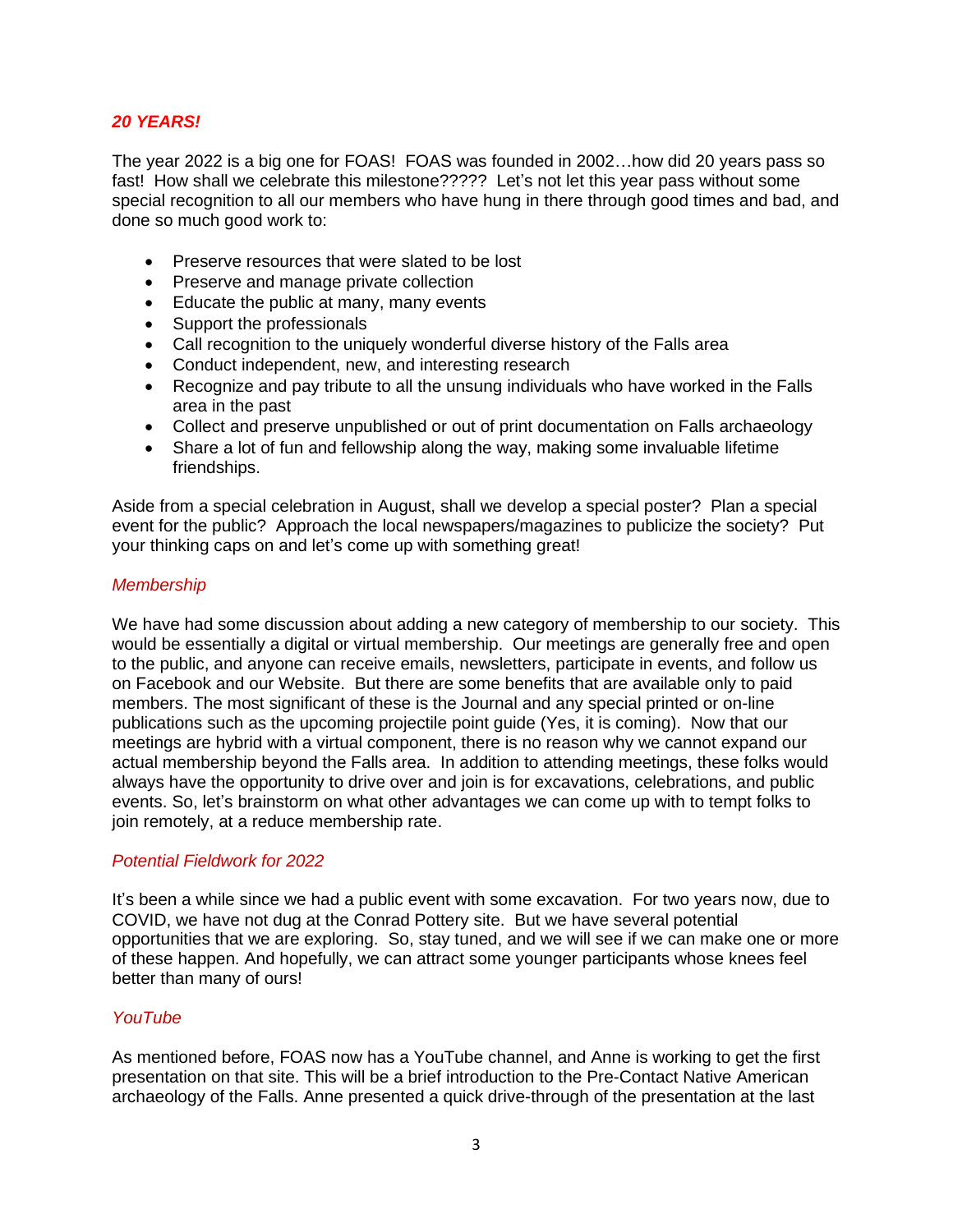Zoom meeting in January and got some good feedback, especially on Native American presence near the Falls. Hopefully, this will go "live" soon. Future short videos could include the continuation of our fire-cracked rock experimentation, a presentation on historic archaeology in the area, and one dedicated solely to presenting what is known on the historic-proto historic presence of Native American people at the Falls.

#### *Kentucky 5-Year State Plan*

See below from Dr. Orloff Miller of the Kentucky Heritage Council. Perhaps you can take a look and see if it is appropriate for us to respond to the survey for the general public.

#### **The Kentucky Heritage Council seeks input from planners and allied professions for next five-year state historic preservation plan**

The Kentucky Heritage Council/ State Historic Preservation Office (KHC), is targeting professionals in Planning, Civil Administration, Cultural Resource Management, Architectural History, Archaeology, History and allied fields in Kentucky to provide input for the next five-year historic preservation plan. The KHC has developed two distinct surveys, one targeting professionals, and one for the general public. We are asking for public feedback on preservation tools & programs, and endangered resources. From you, we want to develop an overview on the Historic Preservation effort in Kentucky over the past 5 years. Of course, you are welcome to take both surveys!

Our surveys are open for 90 days, after which the data will be analyzed and incorporated into the 2023-2028 Kentucky State Historic Preservation Plan, which must be submitted to and reviewed by the National Park Service next fall.

To access the survey targeting professionals, please click on the link below, or scan the QR code above:<https://www.surveymonkey.com/r/96872YC>

To access the survey of the general public, please click on this second link: <https://www.surveymonkey.com/r/DG92V32>

Thank you for your hard work, your expertise, and for your time. Orloff Miller

Orloff Miller, Ph.D. Certified Local Government & Planning Coordinator Kentucky Heritage Council 410 High Street Frankfort, KY 40601 502-892-3606 [Orloff.Miller@ky.gov](mailto:Orloff.Miller@ky.gov)

For more information, visit [www.heritage.ky.gov](http://www.heritage.ky.gov/)

#### *Journal*

Journal 10 (I and II) are still in development but getting closer. This journal contains seven (or maybe eight, depending on space) short "reports" of the excavations that FOAS has undertaken over the years, not counting Custer, Meyer, and Loop Island which were large major studies.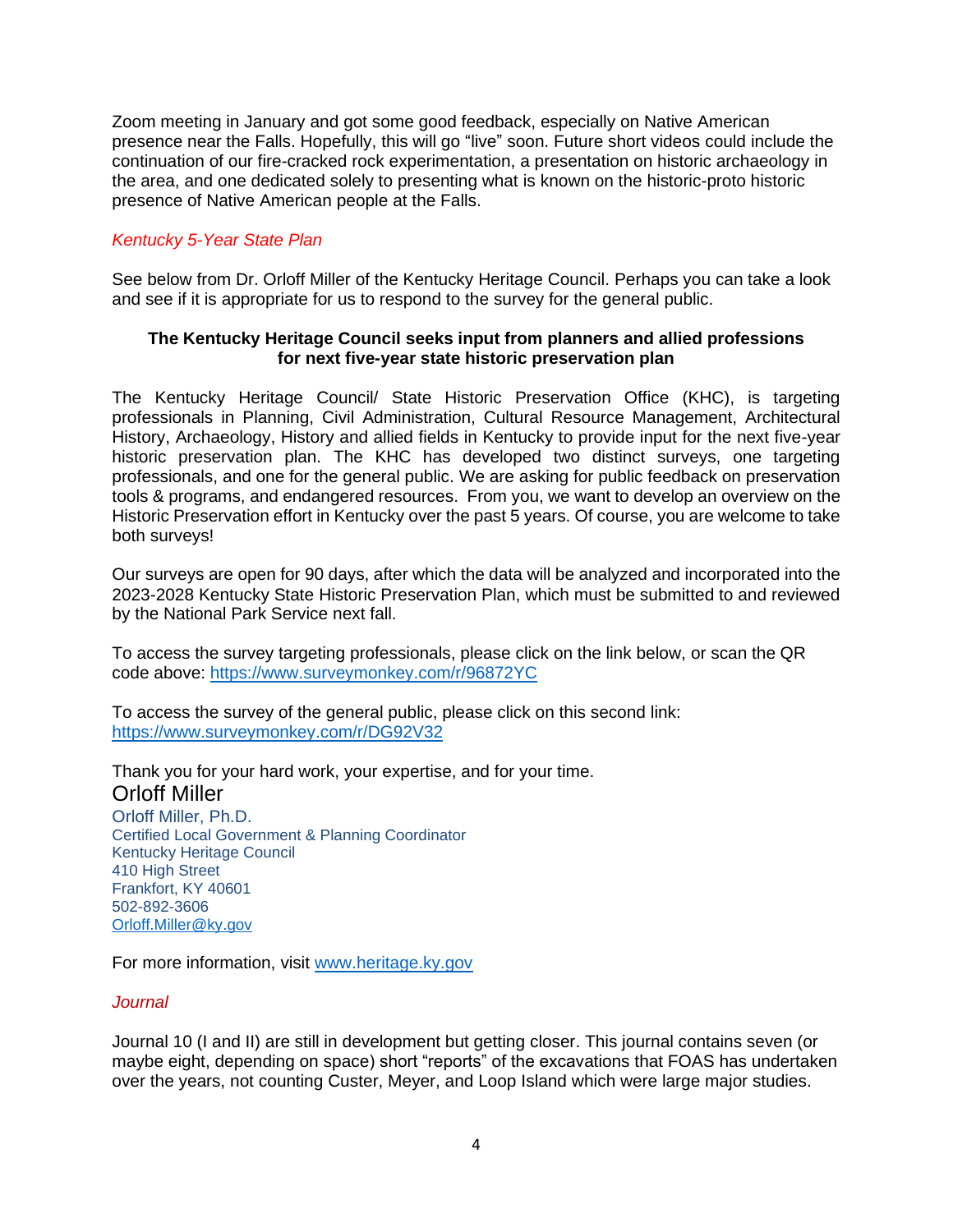Thanks for all the photos that were supplied to us, and if anyone has any personal photos of FOAS projects, please feel to share them with us.

Journal 12 is also underway. It includes several articles from Steve Mocas (we need to have a volume dedicated solely to him, I think), as well as one on our favorite topic of groundhog archaeology. Jeannine Kreinbrink has submitted an article on a Phase II project along Pond Creek in Jefferson County. So it is shaping up. We are still short, however, and encourage anyone---professional, amateur, student--- to submit an article for consideration. If anyone has anything they'd like to share, send it along to Anne!

#### *T Shirts*

Leigh Stein has designed new a T shirt for us that incorporates the river at the Falls with our logo. Rather than printing a bunch of these and not selling them all, this shirt will be available by individual order online. You will be able to pick your color and size. I will resend an email link if you wish to purchase a new shirt. I will order several and bring them in for all to see.

#### *Falls Book*

The book signing held at the Falls on December 5, 2021 was a good success. Thanks to all who came out. We sold on the site 11 books and have orders for several more. The authors have agreed to donate to the FOAS the proceeds of the signing. So that means \$165 will be donated to FOAS which reflects \$15 per book, the difference in what we sold them for and the discounted price we were able to buy them for. If you did not take advantage of the discounted price and still want a copy, contact Anne.

#### *Facebook/Youtube*

A quick note: for those of you who do not follow us on Facebook, there are so many opportunities to watch and learn on facebook these days. There is a growing list of Facebook pages across Kentucky that I think you would all enjoy. I am compiling a list of these and will provide that information to you in the future. Facebook has this great advantage, despite some of the negatives, it keeps us all in touch with each other and we can see the great work that is going on in our state and region in archaeology.

There are many presentations by professionals that are also offered during the weekdays when we do not meet. These are posted in Facebook. I try to share as many of these as I can as I see them. But those who do not follow Facebook my miss out. So think about it…we have nearly 700 people following our page right now and it is growing.

#### *In Memoriam*

As many of you know, we unexpectedly lost archaeologist Don Ball recently. Don had on several occasions addressed FOAS with his never-ending research. He and his long-time partner Marci attended numerous FOAS events and shared their experiences with us. We keep Marci in our thoughts and prayers, and Don in our memory.

The following tribute was written by Tony Cavender for the *Tennessee Folklore Society,* and I thought I would share it with you all. Well done.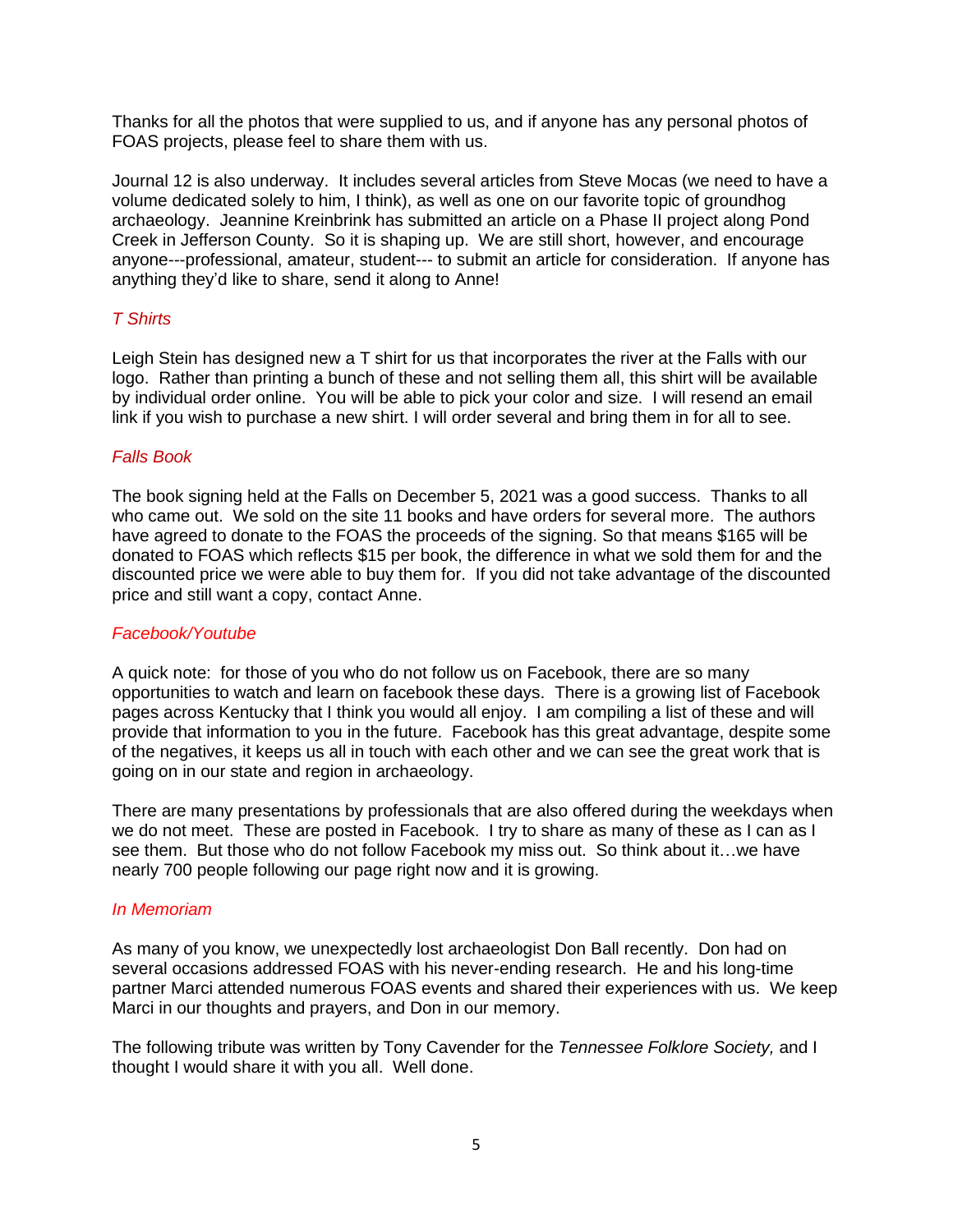#### **DONALD B. BALL August 17, 1947 – December 7, 2021**

#### **By Anthony Cavender Patterson**

Donald Bruce Ball was a native of Coffee County, Tennessee. He spent his formative years at his maternal grandparents' farm near Manchester where he first developed his love of archaeology and material folk culture. After graduating with a BS in history from Middle Tennessee State University in 1970, he taught American history and English at Flintville High School in Lincoln County for a year before being drafted into the Army. He served in Berlin and was honorably discharged at the rank of Sergeant (E-5).

Don obtained a MA degree in anthropology from the University of Tennessee, Knoxville in 1977. He specialized in the study of Southeastern US archaeology, but while at UT he was influenced by Norbert F. Riedl, an Austrian cultural anthropologist/folklorist who was also a member of the Tennessee Folklore Society. While working on archaeological excavations in the Normandy Reservoir in Coffee County, Don was recruited by Riedl to direct a survey of folk architecture of the reservoir area. This was a major breakthrough study in terms of what constituted "cultural resources" in the National Environmental Policy



Act (NEPA) of 1969. At the time, the TVA and other federal agencies were solely concerned with prehistoric materials, but Riedl convinced the TVA that historic materials were also worthy of investigation and he succeeded in securing a small grant from the TVA. Unfortunately, Riedl died before the survey was launched. Don was asked to take over as director. He developed the survey methodology, performed the field work over several months with the help of a few dedicated volunteers, and wrote the report of investigation which was later published as a monograph under the title *A Survey of Traditional Architecture and Related Material Folk Culture Patterns in the Normandy Reservoir, Coffee County, Tennessee* (1977). The Department of Anthropology was so favorably impressed with Don's work that it accepted the report as his MA thesis. One reviewer of the monograph in the *American Anthropologist* argued that such studies of material folk culture "fulfill the spirit, if not the letter, of NEPA's mandate."

After leaving UT, Don served as an archaeologist with the U.S. Army Corps of Engineers, Louisville District, Environmental Analysis Branch, Planning Division for 25 years. During and for many years after his employment with the Corps, he was continuously engaged in research. In addition to the history of archaeology in Tennessee and prehistoric archaeology of the southeastern United States and Cumberland and Ohio valleys, his research interests embraced the history and technology of nineteenth century flour and grist mills, traditional architecture and material folk culture in the Upland South, nineteenth century industrial and rural historic archaeology, identification and analysis of archaeologically recovered firearms and related materials, burial practices in the Upland South, folk veterinary medicine in Tennessee, the history of firearms, spelean history, diverse aspects of the history of Tennessee, and Indian remnant and tri-racial populations of the southeastern US and Ohio Valley. Don served as editor